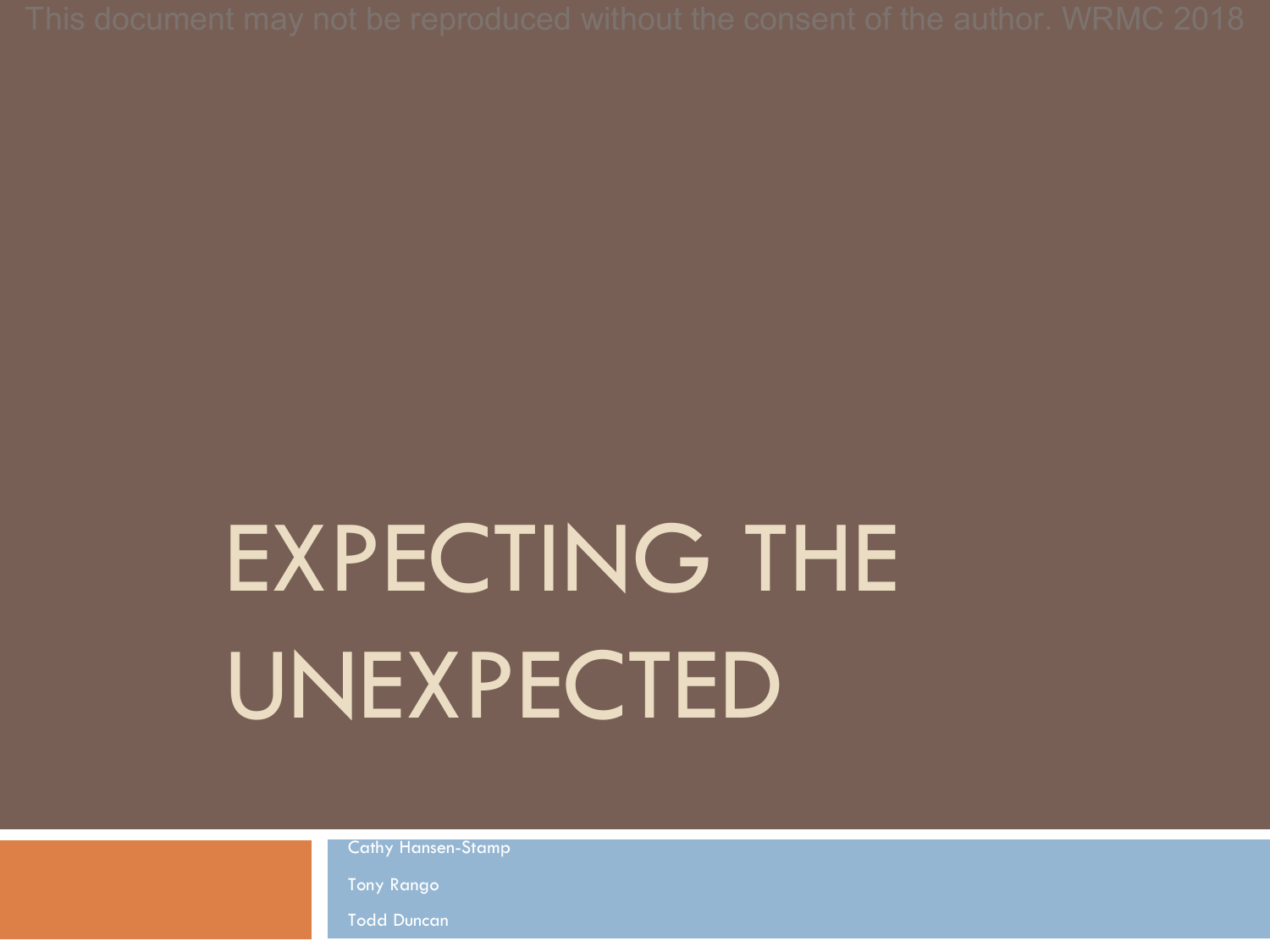This document may not be reproduced without the consent of the author. WRMC 2018

## **Objectives**

- **Example 13 Key Organizational Crisis Management** Needs
- $\triangleright$  Establish 3 Core Elements to develop your Risk Management System
- <sup>Ø</sup> Determine what legal resources you need to support your plan